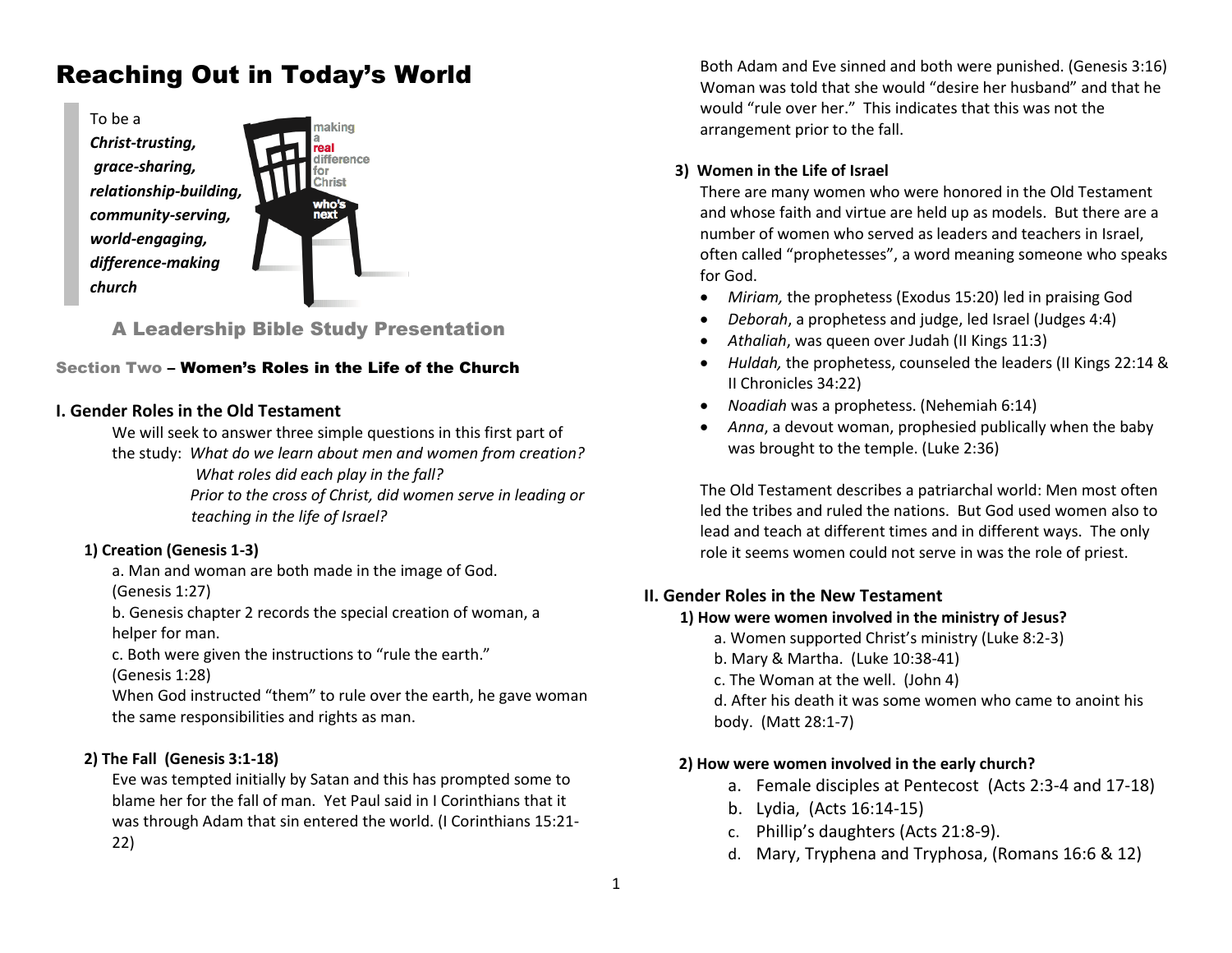# **3) Did women serve as ministers, missionaries or leaders in the early church?**

Many of us grew up believing that women never prayed or taught in the assemblies of the early church. But, in I Corinthians 11:4-5 & 13, Paul addresses how women should dress when they were praying and prophesying. There are several women that scripture seems to indicate performed some teaching or leading:

- a. *Phoebe* (Rom 16:1) She served as a deacon in the church.
- b. *Priscilla* (Rom 16:3-5). Priscilla and Acquila are referred to as "fellow workers." Both Priscilla and Aquila took Apollos aside and taught him. (Acts 18:24-26.)
- c. *Junia* (Rom 16:6-7) This woman was referred to as an apostle.
- d. *Euodia* and *Syntyche.* (Phil 4:2-3). Paul calls these women "fellow workers".
- e. *Nympha* (Col 4:15). Another woman who hosted a church in her home. She was considered a patron.

## **II. Paul's Teaching on Women, Worship & Teaching**

The apostle Paul wrote a number of letters that addressed how women served in the churches of his day.

**Galatians 3:26-28.** In the letter to the churches in Galatia he makes an amazing statement that will serve as a launching pad for our study into his teaching about women.

- What three divisions among people are addressed?
- How are these three connected or similar?
- How have these divisions changed over time?

**I Corinthians 11:4-5, 13** Paul is instructing about women who are praying and prophesying. Prophesy means to speak a word from God, whether direct spiritual revelation or a planned message.

**Titus 2:3** Paul instructs the mature women in the church to be teachers specifically of the younger women.

# *5 Principles to Help Determine "Is it Cultural or is it Universal?"*

- 1. The further one moves from the central message of the Bible, the greater the chance of cultural relativity.
- 2. The less an issue is addressed in scripture, the possibility of cultural relativity increases.
- 3. Distinguishing universal teachings (Teachings intended to be followed by everyone) from teachings given to one person, group or place.
- 4. When a teaching on a particular point is uniform and consistent it is less likely to be culturally impacted, as opposed to when there are differences in the places it is taught.
- 5. Compare the biblical setting with our own cultural setting. Significant differences may uncover culturally-limited applications of biblical texts.

# **I Corinthians 14:34-35**

*1. What does the command for silence mean?* The Greek word translated "silent" literally means "say nothing, stop speaking." It is used several times in the context to different groups.

#### *2. Who is commanded to be silent?*

In the larger context, chapters 11-14, the concern is disorder in the assembly. This suggests that perhaps the Corinthian women were being disruptive in some way. Further, they are sent to their husbands for answers, narrowing the focus of the command to married women. Further, Paul seems focused on the authoritative interpretation of scripture, such as decided by church leadership. This may well be the type of speech he was restricting. However the passage is interpreted, it seems to have nothing to do with reading scripture or praying.